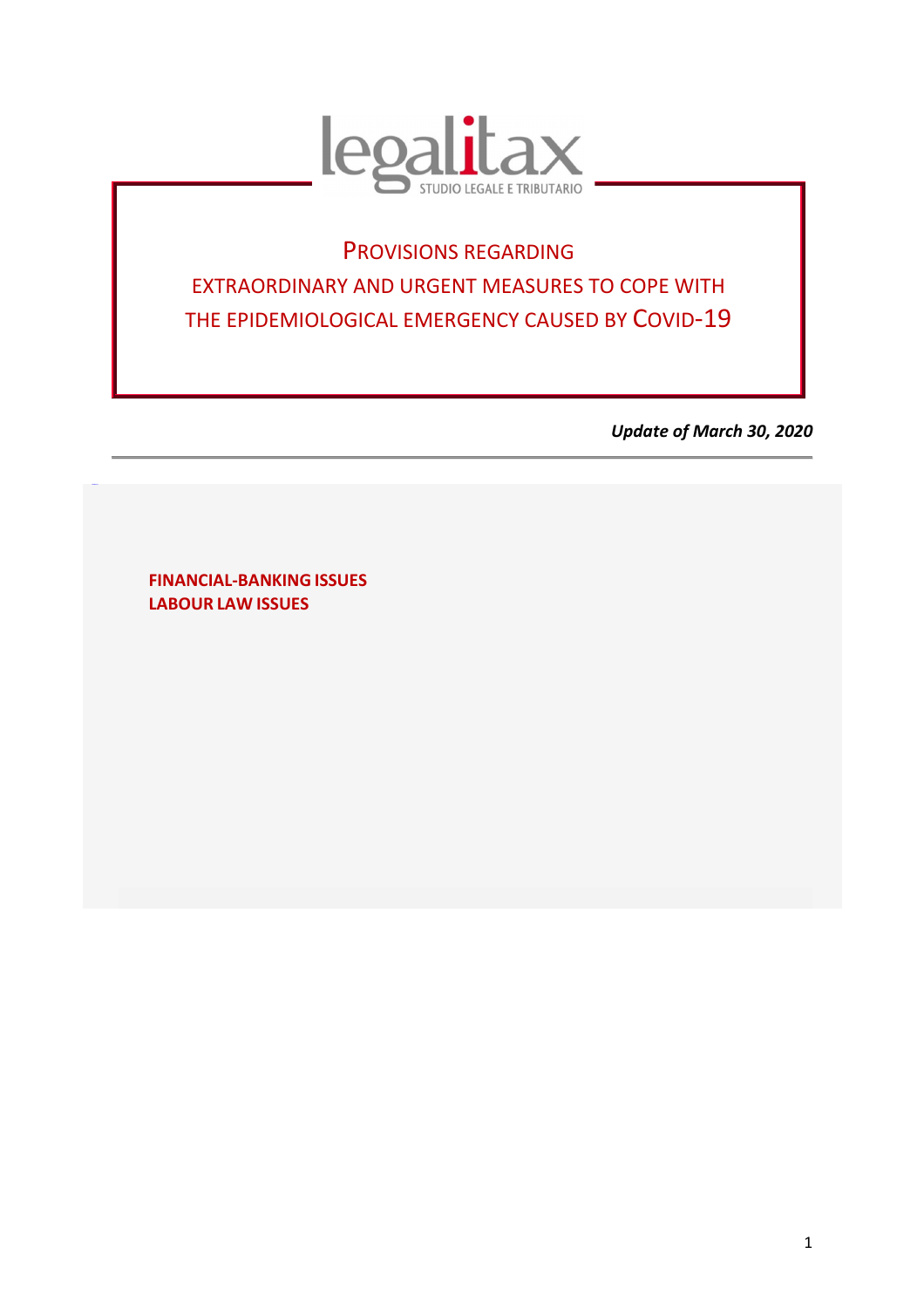#### **Note: Article 56, paragraph 6 and the following of the Law Decree "***Cura Italia***" of March 17, 2020:**

# *1. Preamble*

This note aims at providing some indications on the new particular form of public guarantee referred to in Article 56, paragraphs 6 and the following of Decree Law of March 17, 2020, No. 18 (the so called "*Cura Italia*" Decree).

In particular, such guarantee, granted free of charge, was provided for as form of **countermeasure to financial support measures**, listed at paragraph 2 of the same Article 56, that banks and financial intermediaries must provide to micro, small and medium enterprises affected by the epidemic of COVID-19.

In accordance with the above-mentioned paragraph 2 of Article 56, indeed the SME<sup>1</sup> established in Italy may avail themselves of a **moratorium period on loans and on lines of credit,** in relation to the debt exposures towards banks, financial intermediaries, or other entities entitled to grant credit in Italy.

Therefore, in order to partially cover the exposures of the financing entities and with the purpose of mitigating the economic effects of a possible worsening of the credit quality coming from the application of the mentioned support measures, a **special section** of the Central Guarantee Fund for small and medium enterprises (the "**Fund**"), with a budget of €1.73 billion was established.

## *2. Mechanism by which the guarantee for the financial support measures operates*

# *2.1. Conditions for the activation*

**EVALUAT THE STATE AND THE STATE AND THE STATE AND THE STATE AND THE STATE IN THE STATE IN THE STATE IN THE STATE AND THE STATE IN THE STATE AND THE STATE AND THE STATE AND THE STATE AND THE STATE IN THE STATE OF MANCHING** As said, in order to mitigate the risk of credit crunch during the epidemiological emergency period, the operations subject of financial support measures, laid down in paragraph 2 of the aforementioned Article 56, are therefore admitted to the guarantee of a specific special section of the Fund. But whereas the percentage of cover and the maximum amount guaranteed from the Fund are generally established after an assessment related to the type of recipients and to the type and duration of the financial transactions, in such case, on the other hand, the admission to the guarantee takes place **without any assessment of the creditworthiness**.

# *2.2. Submission of the application for activation*

In order to enjoy such new form of guarantee for the covering of exposures coming from the granting of support measures to SME, the financing entity must simply forward an **electronic request**  containing the indication of the maximum amount guaranteed.

Through the Fund's online portal (https://www.fondidigaranzia.it/presentazione-domanda-online/), authorized banks and intermediaries may submit the application for the admission to the guarantee, carry out all communications following the admission, in accordance with the legislation and complete the procedures for the activation and the settlement of the guarantee.

First of all, in order to sign in to the electronic procedure of the application of admission to the guarantee, it is necessary to request the proper credentials through the sending of the "Form for request of credentials to sign in to the electronic procedure for requesting parties" which can be found on the same Fund's online portal. The Form, stamped and signed by the legal representative of the requesting party, must be sent to the certified e-mail address: fdgaccount@postacertificata.mcc.it.

After having received the credentials it will be possible to proceed in sending the application for activation of the guarantee.

# *2.3. Limits of coverage of the guarantee for the financial support measures*

The guarantee for the support measures offered covers only partially the damages suffered from financing entities as a consequence of the epidemic.

In particular, the Fund's special section, with a budget of €1.73 billion, guarantees for an amount equal to **33 per cent**:

• the greater uses, as of September 30, 2020, compared to the amount, used at the issuing date of the *Cura Italia* Decree, of loans referred to in letter a) of paragraph 2 of Article 56;

<sup>&</sup>lt;sup>1</sup> Defined by the European Commission's Recommendation No 2003/361/CE of May 6, 2003.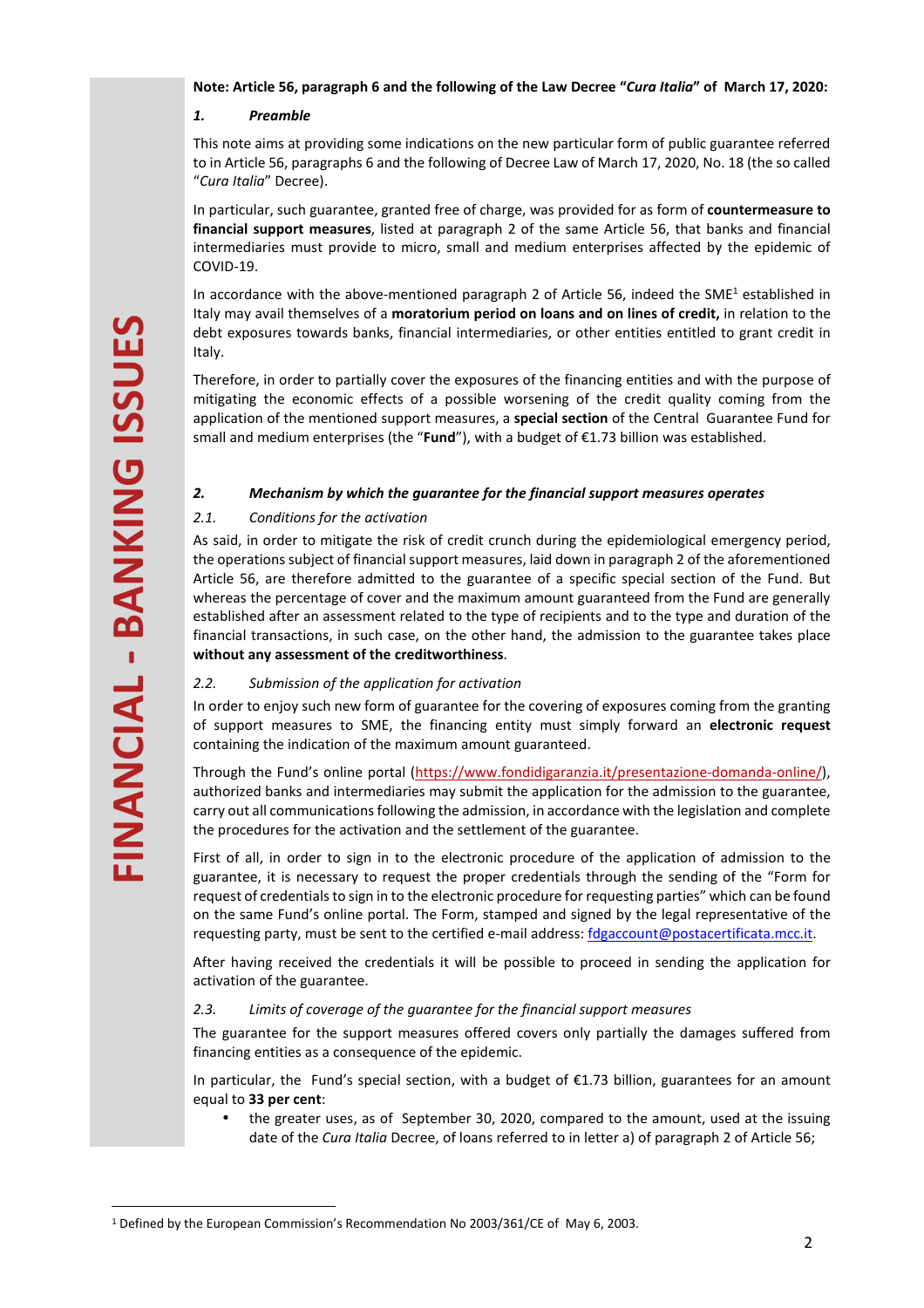- the loans and other financings whose deadlines are extended as a result of letter b) of paragraph 2 of Article 56;
- the individual instalments of mortgages and of other financings with repayment by instalments or of lease payments expiring by September 30, 2020 and that have been suspended as provided for in letter c) of paragraph 2 of Article  $56<sup>2</sup>$ .

With reference to loans granted with third parties' funds, the implementation of the moratium entails that the related funding contract is automatically extended in relation to the extension of the financing transaction, at the same conditions of the original contract, without prior authorization by the aforementioned third parties. On the other hand, for subsidized loans, a communication to the incentivizing body is provided for.

#### *2.4. The enforcement of the guarantee*

Finally reference is made to the modalities and terms according to which the guarantee may be enforced.

The gurantee has **subsidiary nature**, therefore the enforcement of the same may be carried out only if the enforcement procedures have been started in the eighteen months following the end of the support measures, that is as of September 30, 2020, in relation to:

- i) the total or partial non-fulfilment of the exposures coming from revocable credit facilities and for the loans agreed upon advance payments on existing receivables;
- ii) the, even partial, omitted payment of the amounts due for principal and interests related to loans that are not repayable by instalments;
- iii) to the non-fulfilment of one or more instalments of suspended loans or lease payments.

The intermediaries may send to the Guarantee Fund for SME the application for the enforcement of the guarantee referred to loans and to other financings, together with an assessment of the final loss chargeable to the Fund. Concerning the instalment receivables, the guarantee can be activated, with the same above-mentioned requirements, within the limits of amount of the instalments or of the lease payments suspended until September 30, 2020.

The Guarantee Fund, after having verified the legitimacy of the application, updates the related funds and settles, in favour of the financing entity within 90 days, an advanced payment equal to 50% of the lower amount between the maximum amount guaranteed by the special Section, set forthin paragraph 6 of Article 56, and 33 per cent of the final loss considered as chargheable to the Fund.

The financing entity recipient of the guarantee may request, within 180 days from the completion of the enforcement procedures, the settlement of the residual amount due as enforcement of the Fund's guarantee. Within thirty days from the date of receiving of the documented application of enforcement, the Guarantee Fund provides for the payment of the amount due to the recipient parties of the guarantee.

<sup>&</sup>lt;sup>2</sup> Paragraph 2 of Article 56 sets forth textually that: "In order to support business activities damaged by the epidemic of *COVID-19, the companies, as defined at paragraph 5, may avail themselves, upon communication – in relation to the debt exposures towards banks, financial intermediaries pursuant to Article 106 of Legislative Decree No. 385 of September 1st 1993 (Consolidated Law on Finance) and of the other entities entitled to grant credit in Italy – of the following financial support measures:*  **OF the relations controllation are enabled to require the companies are enable to require the companies are enable to require the companies are enable to require to the companies are the relations of the companies are ent** 

*a) for the revocable credit facilities and for loans agreed upon advance payments on existing receivables as of February 29, 2020 or, if exceeding, at the date of publication of this Decree, the agreed amounts, both for the used part and for the part that has not been used yet, cannot be revoked, totally or partially, up to September 30, 2020;* 

*b) for loans that are not repayable by instalments, with contractual deadline before September 30, 2020 the contracts are extended, toghether with their respective ancillary elements and without any formality, up to September 30, 2020 at the same conditions;* 

*c) for mortgages and other financing with repayment by instalments, implemented also through the issue of agricultural loans, the payment of the instalments or of the lease payments expiring before September 30, 2020 is suspended up to September 30, 2020 and the repayment plan of the instalments or of the lease payments subject to suspension, is deferred, together with the ancillary elements and without any formality, in accordance with modalities ensuring the absence of new*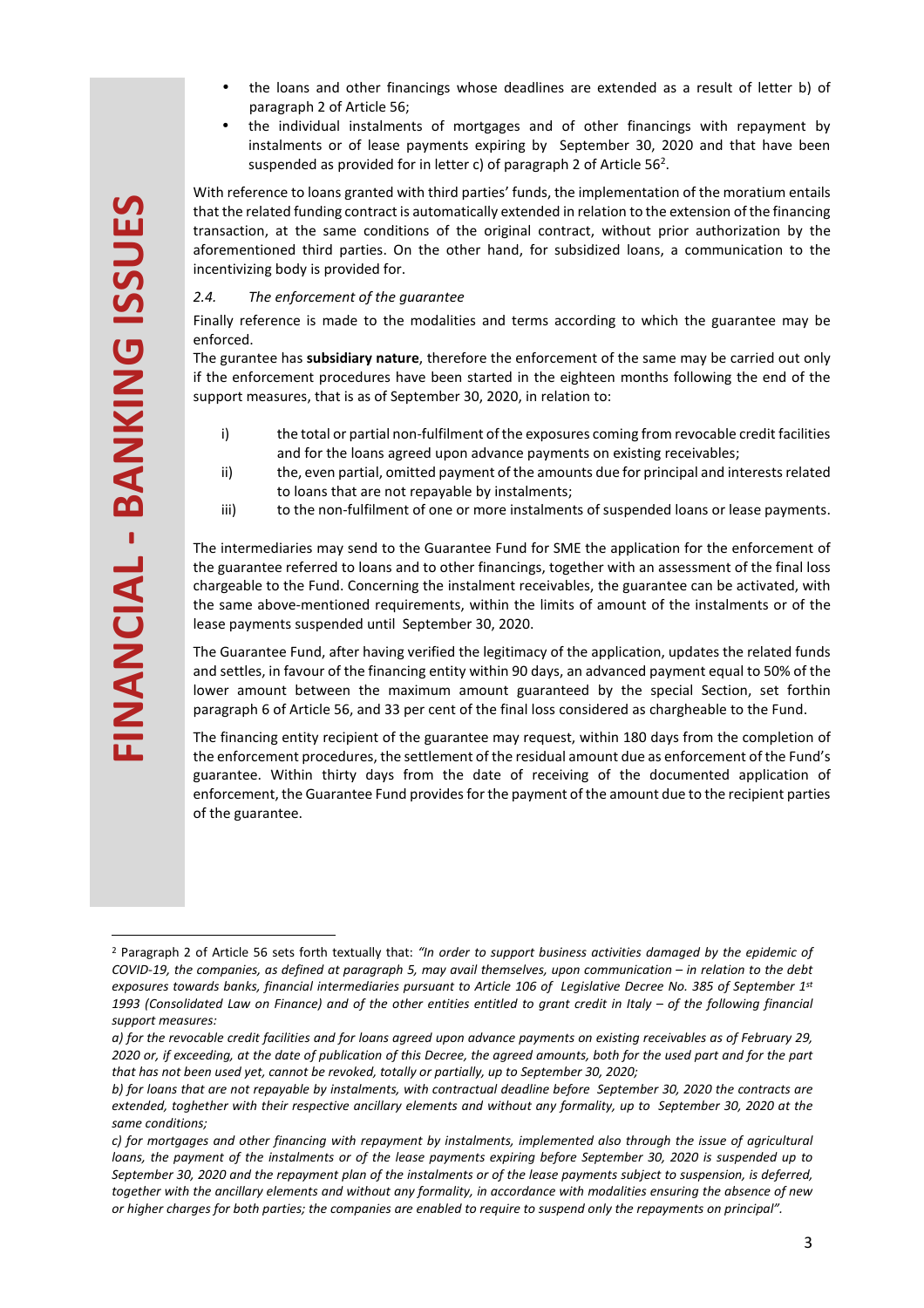By Newsletter No. 47 of 28 March, 2020 (click here) INPS (Italian National Social Security Institution) states in order to clarify the own Memorandum No. 1287 of last 20 March (see newsletter, updated 23 March 2020 click here), to illustrate the income support measures contained in Decree Law No. 18 of 2020 with exclusive reference, however, to the suspension of the working activity for events related to the emergency caused by Covid-19.

The Newsletter provided a set of useful clarifications in relation to interpretation and implementation of the recent government provisions, but, as it will be specified by way of conclusion, without fully solving all difficulties connected to the activation of the wage top-ups payments, in particular by micro-enterprises.

#### **Short review**

It was also underlined that, in order to access to the redundancy fund, the requesting parties (for example companies referred as to in Article 10 of Legislative Decree No. 148/2015) are relieved of undertaking the trade union procedure, being sufficient the mere information.

As a consequence, the information, consultation and joint examination "can" (and must not, under penalty of inadmissibility *"tout – court"* of the related request) be carried out also electronically within three days after the advanced communication. INPS points out that can authorize, in any case, the payment of the wage-top-up, even without the preliminary receiving of the documentation acknowledging the successful consultation.

Concerning the limitation period for submitting the applications, for the events of suspension or reduction of the working activity started in the period between February 23, 2020 and March 23, 2020 (and namely the date of issuance of INPS's Memorandum No. 1321 of 2020), INPS pointed out that the *dies a quo* (*the beginning*) coincides with the aforementioned date of publication.

It was furthermore stated that the instruments of wage-top-up referred to as in Decree Law No. 18 of 2020 may be activated even if the holiday periods were not previously fully taken by the employees in question (indeed, the application does not contain the related field) and even if the requesting company already run out, at the moment of submission of the application, the cash "plafond".

INPS clarifies, with reference to the employees who shall benefit from the top-up payment, that the support can be activated for employees hired by the requesting company on February 23, 2020 (without prejudice to Article 2112 of the Italian Civil Code and to particular case of the so called "*cambio appalto" (change of contract)*; it remains confirmed that there is no necessity of 90 days of length of service.

Companies may request that INPS pay directly the employee, except for, as usual, anticipating the payment and then balancing.

It is also confirmed that the production units located in the "former red and yellow areas" can apply for the "double" period of redundancy fund and precisely as set forth in Legislative Decree No. 9 of 2020 in addition to the nine weeks of Decree Law No. 18 of 2020. For the aforementioned companies it is therefore possible to demand for the ordinary wage-top-up and the ordinary allowance for 13 weeks, with special single cause "COVID-19 Emergency Decree Law No. 9 of 2020" and for 9 further weeks, with special single cause "COVID-19 National". INPS points out that if the periods of the two requests containing different special single causes coincide, it is necessary that the employees concerned recipient of payments, are different, whilst, if the periods requested do not overlap, the employees can be the same.

The Newsletter points out then that companies availing themselves of a Cigo (an ordinary redundancy fund) or of an ordinary allowance in progress or that have already submitted the application, can demand for the shock-absorber with special single cause "Covid-19 National" even for already authorized periods or for periods subject of applications which have been already submitted and not yet defined; INPS will automatically revoke the previous authorizations and/or applications.

Finally, companies complying with the scope of the alternative bilateral funds (as for example the handicraft sector) must submit the application for obtaining the access to the ordinary allowance, with the new special single cause "Covid-19 Emergency", to the related fund that will disburse the payment, irrespective of whether or not the company meets the requirements for paying the contributions; the fund, therefore, shall not make the disbursement subject to the payment of the arrears.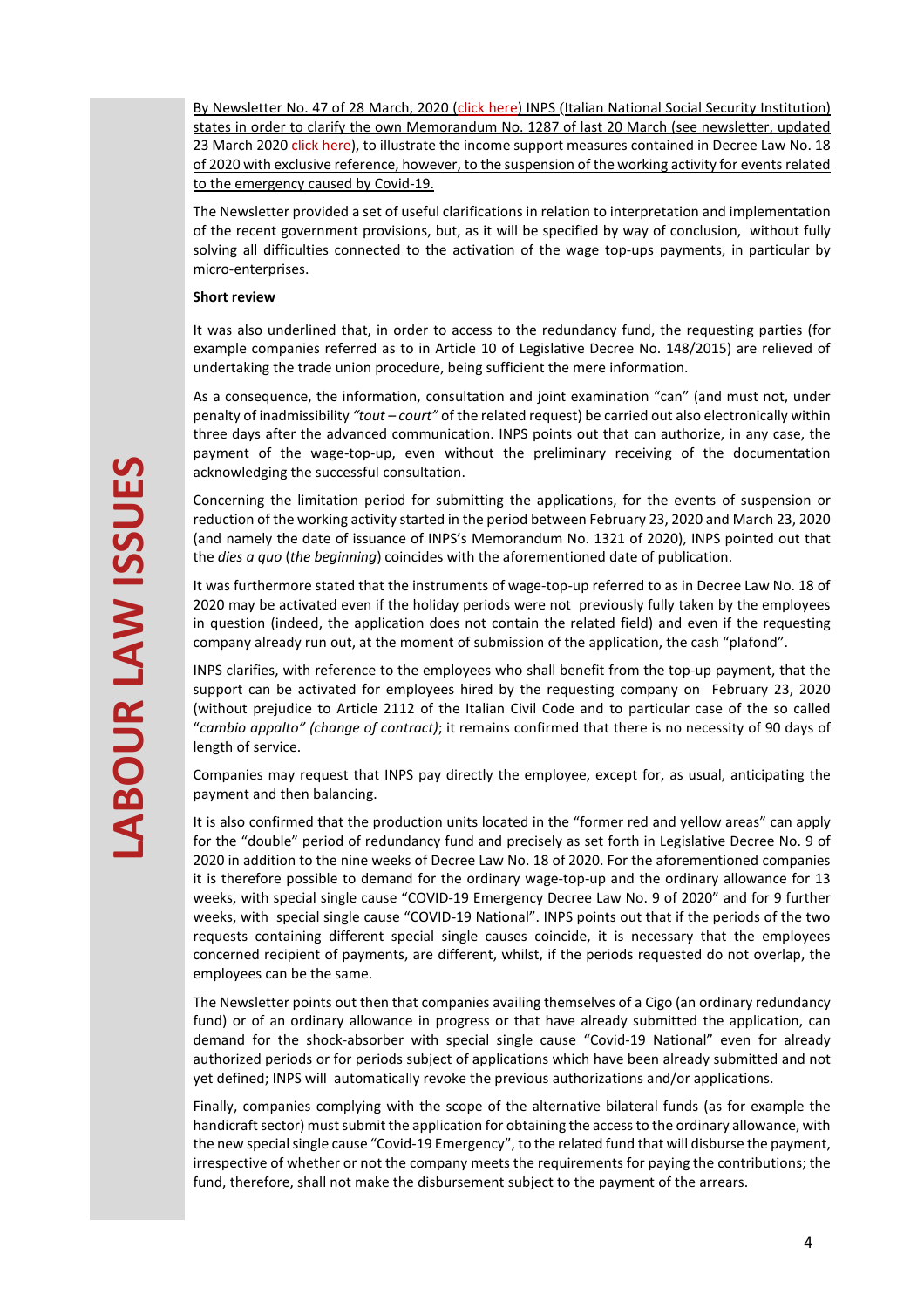#### **First considerations**

Even if the newsletter in question contains many useful indications to allow companies to obtain the access to payment of wage top-up with special single cause "linked to Covid-19", perhaps it would be advisable, in the interest of the so called micro-enterprises to have a clarification by INPS on the provisions that, in the body of the Decree Law No. 18 of 2020 regulate the access of said entities to the exceptional redundancy fund.

Whereas, indeed, Decree No. 18, for such companies, did not provide for the preliminary reaching of an agreement at territorial level, between Regions and the most representative Trade Unions, from the reading of the bilateral agreements signed in the meantime, the Regions set forth the implementation of "bilateral" agreements.

The fate of employees of companies employing less than 5 employees has not become completely clear yet, in the event that an agreement with the trade unions should not be reached; the formalisation of such agreement could be postponed forward in time, only for reasons of unavailability to move, but also "electronic" unavailability of the trade unions officials that are involved on many issues in the current emergency situation.